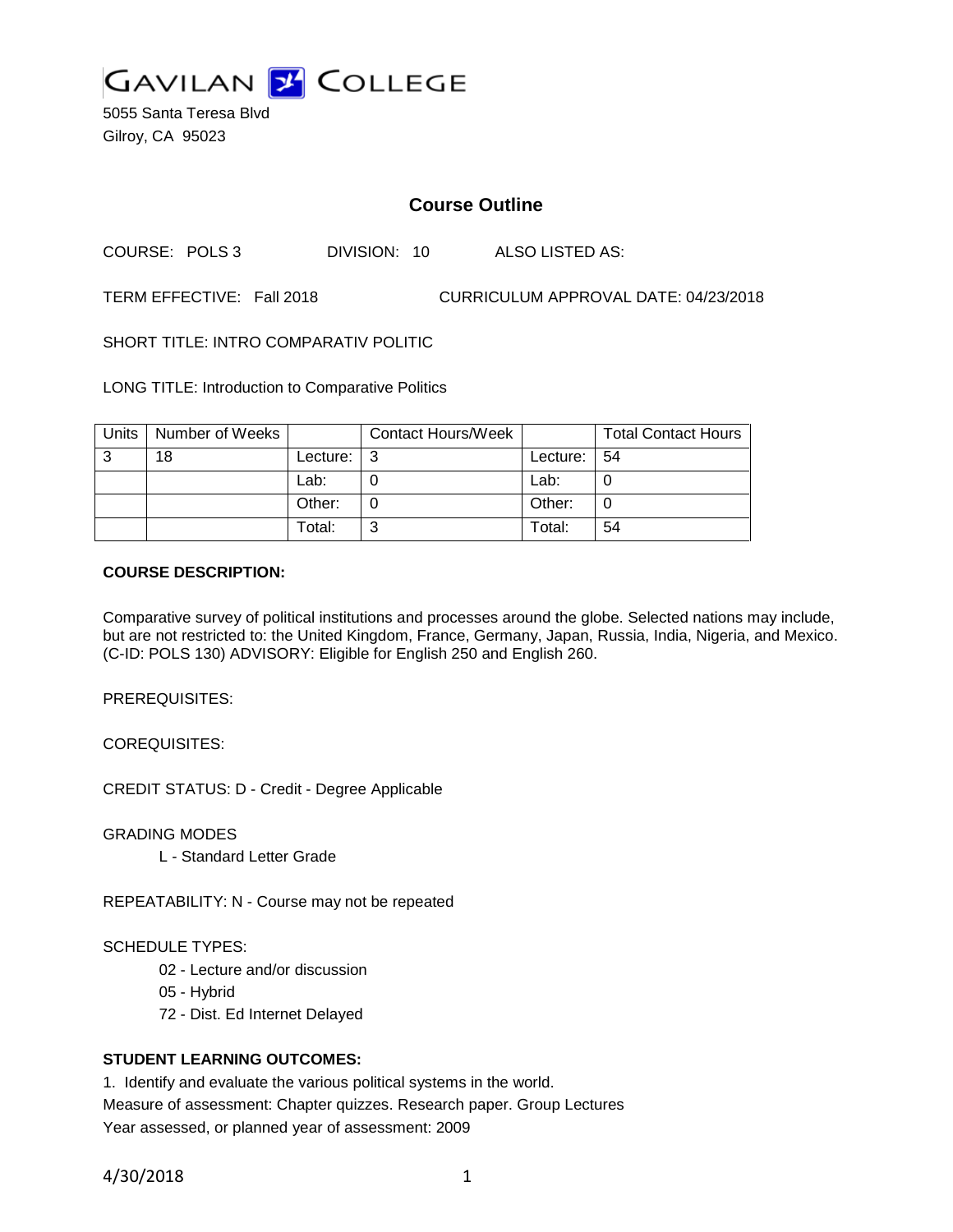2. Identify and evaluate why different political systems have developed the way they have

Measure of assessment: Chapter quizzes. Research paper

Year assessed, or planned year of assessment: 2009

3. Compare and contrast various political systems with that of the United States

Measure of assessment: Chapter quizzes. Research paper

Year assessed, or planned year of assessment: 2009

4. Develop and demonstrate an understanding of diverse people and cultures

Measure of assessment: Chapter quizzes. Research paper. Group lectures

Year assessed, or planned year of assessment: 2009

### **CONTENT, STUDENT PERFORMANCE OBJECTIVES, OUT-OF-CLASS ASSIGNMENTS**

Curriculum Approval Date: 04/23/2018

Introduction to Comparative Politics is the scientific study of diverse peoples, cultures, and countries around the world. In it, we use the comparative method to examine and empirically analyze three different types of political systems and seven different countries and cultures representative of those three political systems. WEEK 1 3 HOURS Content: Introduction to Comparative Politics Performance Objectives: (1) Explain the concept comparative politics (2) Critically evaluate the six arenas of comparative politics Assignments: Introduction, pp1-19. Quiz 1. WEEK 2 3 HOURS Content: Liberal Democracies Performance Objectives: (1) Describe liberal democracy; (2) Examine the evolution of liberal democracy; (3) Evaluate liberal democracy today Assignments: Chapter 1. Quiz 2. WEEK 3 3 HOURS Content: Politics in the USA Performance Objectives: (1) Critically examine and evaluate political development, political systems, representation and participation and policies and policymaking Assignments: Chapter 2. Quiz 3. WEEKS 4-5 6 HOURS Content: Politics in Great Britain Performance Objectives: (1) Critically examine and evaluate political development, political systems, representation and participation and policies and policymaking Assignments: Chapter 3. Quiz 4. Group lecture 1. WEEKS 6-7 6 HOURS Content: Politics in Japan Performance Objectives: (1) Critically examine and evaluate political development, political systems, representation and participation and policies and policymaking Assignments: Chapter 4. Quiz 5. Group lecture 2. Article Critiques. WEEK 8 3 HOURS Content: Communist and Post-communist Countries Performance Objectives: (1) Explain and evaluate the role of Socialism and Communism; (2) Critically evaluate Communism today--the crisis of modern Communist states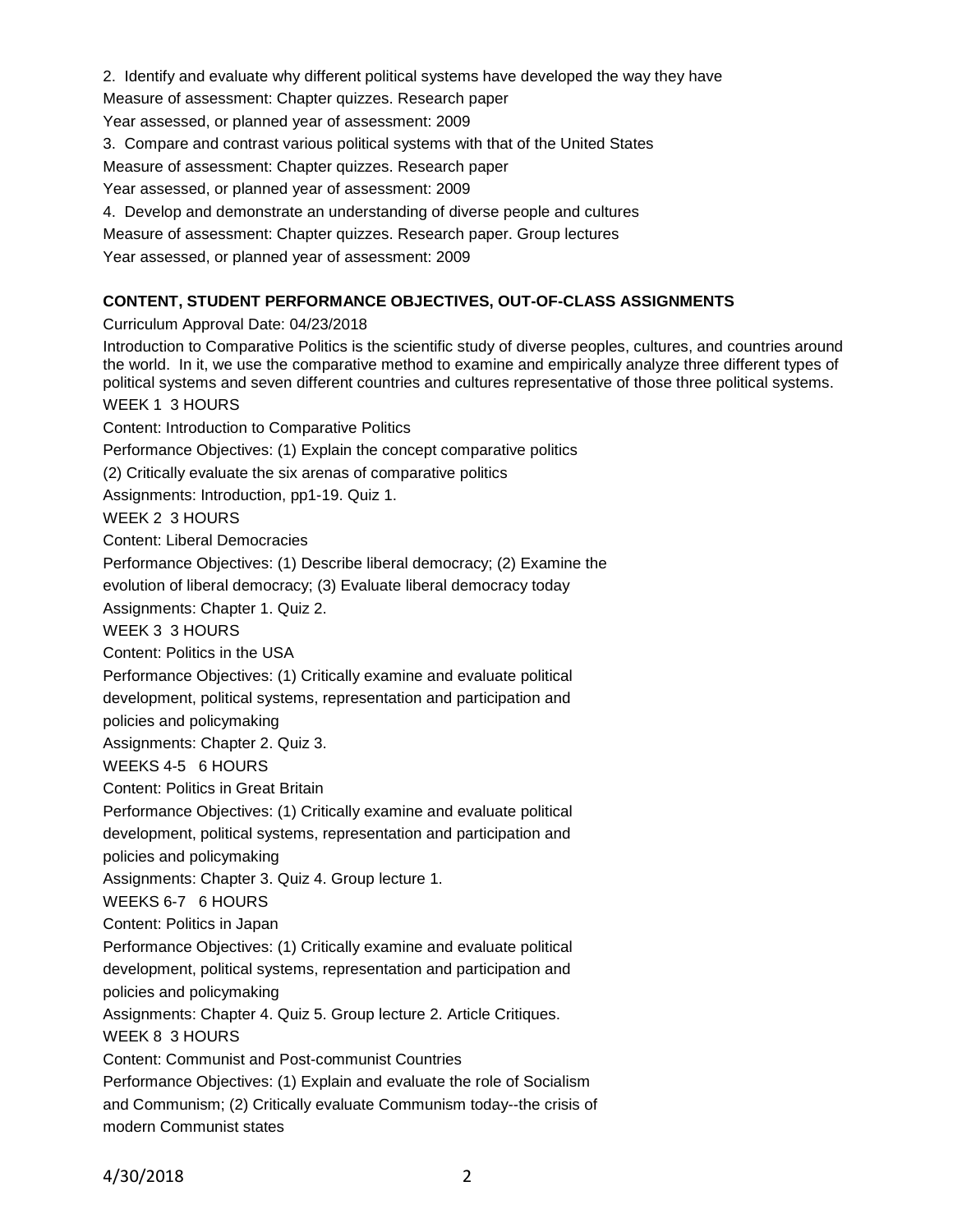Assignments: Chapter 5. Quiz 6. WEEKS 9-10 6 HOURS Content: Politics in Russia Performance Objectives: (1) Critically examine and evaluate political development, political systems, representation and participation and policies and policymaking Assignments: Chapter 6. Quiz 7. Group lecture 3. WEEKS 11-12 6 HOURS Content: Politics in China Performance Objectives: (1) Critically examine and evaluate political development, political systems, representation and participation and policies and policymaking Assignments: Chapter 7. Quiz 8. Group lecture 4. Article Critiques WEEK 13 3 HOURS Content: Politics in the Third World Performance Objectives: (1) Examine the concept "the Third World"; (2) Critically explain the evolution of the modern Third World; (3) Critically evaluate the Third World today--development and underdevelopment Assignments: Chapter 8. Quiz 9. WEEKS 14-15 6 HOURS Content: Politics in Mexico Performance Objectives: (1) Critically examine and evaluate political development, political systems, representation and participation and policies and policymaking Assignments: Chapter 9. Quiz 10. Group lecture 5. WEEKS 16-17 6 HOURS Content: Politics in Egypt Performance Objectives: (1) Critically examine and evaluate political development, political systems, representation and participation and policies and policymaking Assignments: Chapter 10. Quiz 11. Group lecture 6. Article Critiques WEEK 18 2 HOURS Final Exam Each week the student will read appropriate chapters and complete assigned exercises commensurate with the one to two lecture-outof-class standard.

### **METHODS OF INSTRUCTION:**

Lecture-discussion Video programs Audio cassettes Guest speakers when available Cooperative learning groups

### **OUT OF CLASS ASSIGNMENTS:**

Required Outside Hours: 108 Assignment Description: 3 sets of exams worth 10% each 1 12-13 page research paper worth 30% 5 The Post American world discussions worth 10%

4/30/2018 3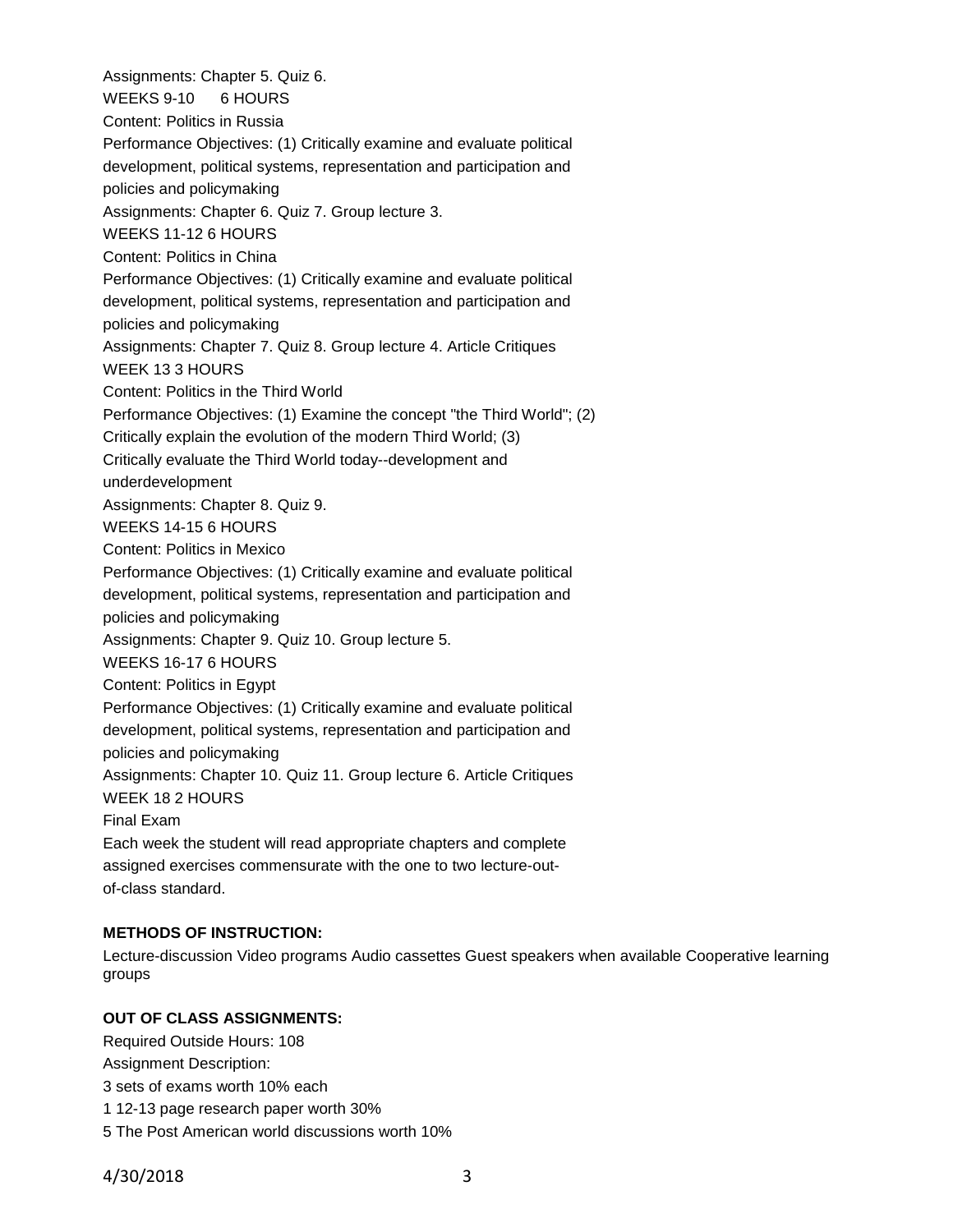1 The Post American World Book Review worth 10% 10 critical Thinking Assignments worth 20%

#### **METHODS OF EVALUATION:**

Methods Of Evaluation Writing assignments Percent of total grade: 30.00 % 30% - 60% Reading reports; Essay exams; Term papers Problem-solving assignments Percent of total grade: 30.00 % 30% - 50% Quizzes; Exams Skill demonstrations Percent of total grade: 10.00 % 10% - 30% Performance exams Objective examinations Percent of total grade: 20.00 % 20% - 40% Multiple choice; True/false

## **REPRESENTATIVE TEXTBOOKS:**

Required Representative Textbooks John McCormick. Comparative Politics in Transition, 8th edition. New York: Cengage Learning, 2017. ISBN: ISBN: 13: 9780155053267 Reading Level of Text, Grade: 13 Verified by: Marc Turetzky

### **ARTICULATION and CERTIFICATE INFORMATION**

```
Associate Degree:
       GAV D2, effective 201570
       GAV F, effective 201570
CSU GE:
       CSU D, effective 201570
       CSU D8, effective 200470
IGETC:
       IGETC 4H, effective 201570
CSU TRANSFER:
       Transferable CSU, effective 201570
UC TRANSFER:
       Transferable UC, effective 201570
```
SUPPLEMENTAL DATA: Basic Skills: N Classification: Y Noncredit Category: Y Cooperative Education: Program Status: 1 Program Applicable Special Class Status: N CAN: CAN Sequence:

4/30/2018 4